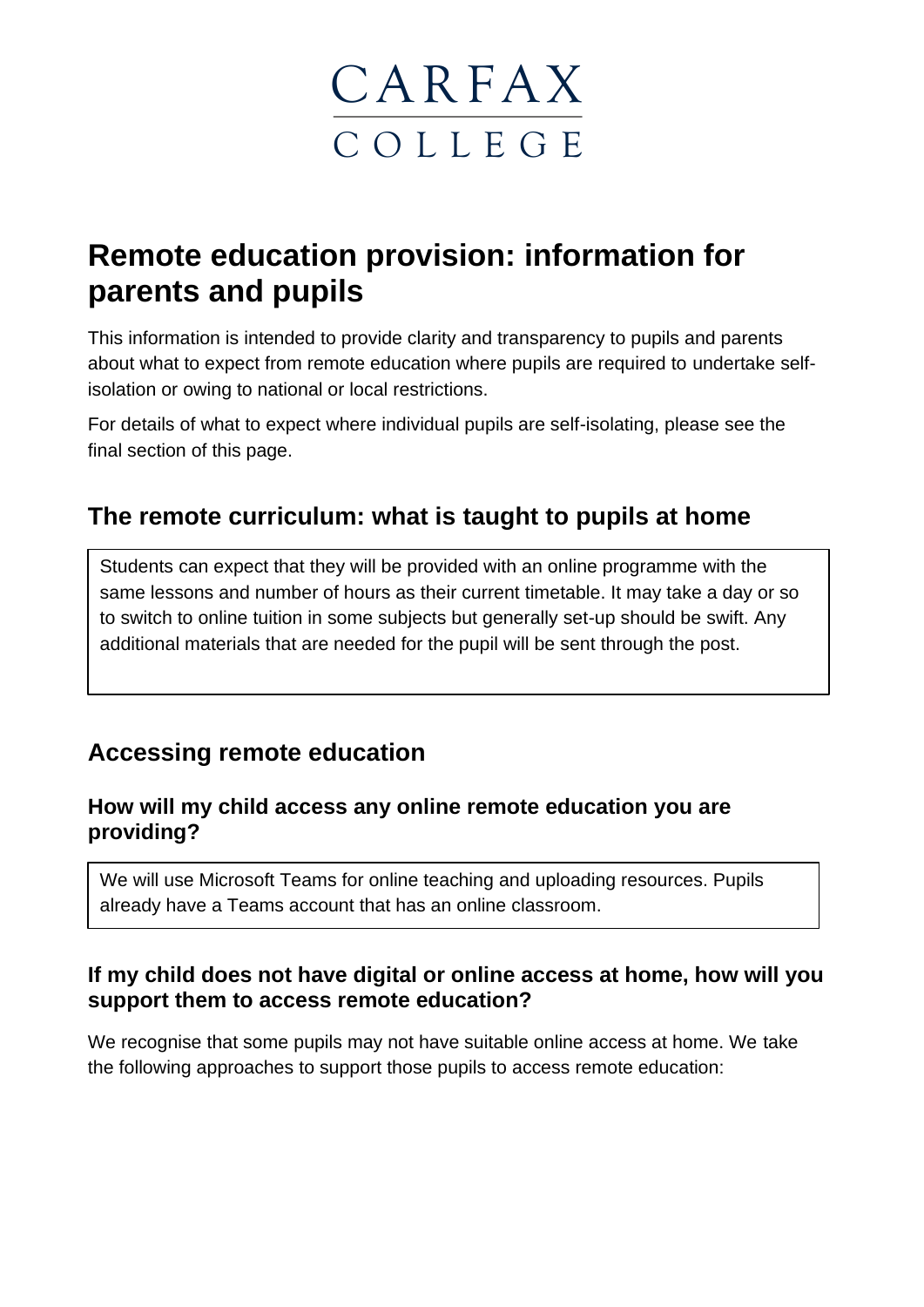- The college will provide pupils with ipads where the pupil has limited access at home. Parents are encouraged to email or call the Welfare Officer, Katarina, to discuss these issues.
- If printed material is needed and pupils do not have access to a printer then we will send documents through the post. Parents can contact Katarina to request this.
- If pupils do not have online access to return work then we can send stamp addressed envelopes and pupils can return the work through these means.
- Katarina can be contacted on: [k.cicmanova@carfax-oxford.com](mailto:k.cicmanova@carfax-oxford.com) or 01865 200 676.

### **How will my child be taught remotely?**

We use a combination of the following approaches to teach pupils remotely:

- live teaching (online lessons)
- recorded teaching (e.g. Oak National Academy lessons, video/audio recordings made by teachers)
- printed paper packs produced by teachers (e.g. workbooks, worksheets)
- textbooks and reading books pupils have at home
- commercially available websites supporting the teaching of specific subjects or areas, including video clips or sequences
- long-term project work and/or internet research activities (as per the schools [full opening guidance,](https://www.gov.uk/government/publications/actions-for-schools-during-the-coronavirus-outbreak/guidance-for-full-opening-schools#res) schools full opening guidance, schools are expected to avoid an over-reliance on these approaches)

### **Engagement and feedback**

#### **What are your expectations for my child's engagement and the support that we as parents and carers should provide at home?**

- We ask pupils to sign-in promptly to lessons and engage throughout as much as possible.
- We appreciate that online learning can be more tiring than face to face and pupils can ask for breaks where needed in one-to-one lessons.
- We would ask parents to support their child maintain their online routine.